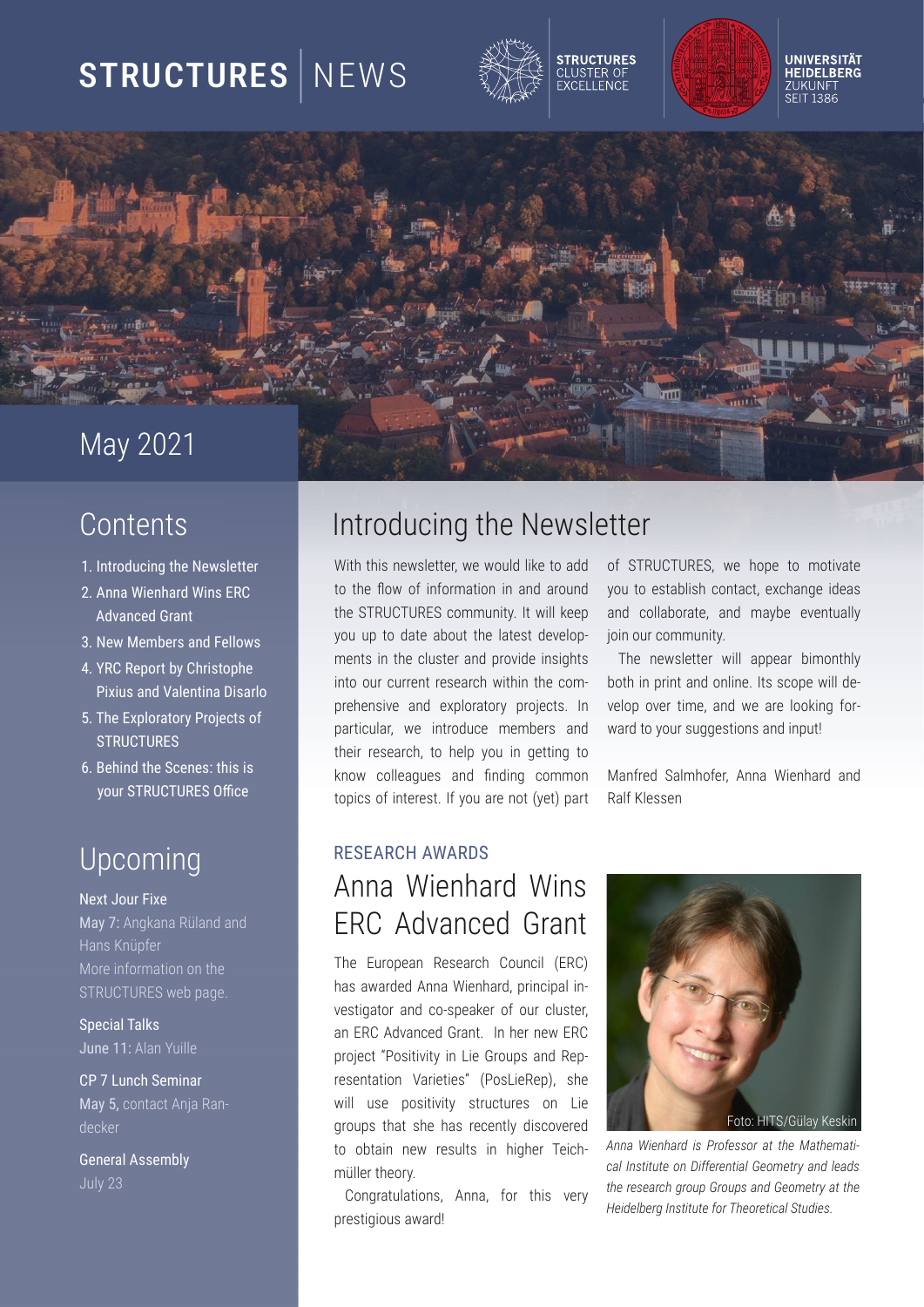# STRUCTURES COMMUNITY New Members and Fellows

Since 2019, the STRUCTURES community has grown larger and more diverse. Today, STRUCTURES builds on the commit‐ ment of 54 senior and 130 junior members, combining the disciplines of physics, math and computer science.

### STRUCTURES Professors

Three new STRUCTURES professors have joined us since last summer and strengthened our scientific portfolio:



## Lauriane Chomaz

Physikalisches Institut Quantum Fluids



Razvan Gurau Inst. f. Theoretische Physik Mathematical Physics



Beatrice Pozetti Mathematisches Institut Geometric Group Theory

# STRUCTURES Fellows

Two STRUCTURES fellows have been elected by the General Assembly in March:





Cosmological Structure For‐ mation

#### Jan Pawlowski

Inst. f. Theoretische Physik Strongly Correlated Systems

Matthias Bartelmann dedicates his fel‐ lowship to further connecting kinetic field theory for cosmic structures with ap‐ proaches established in quantum field theory.

Jan Pawlowski uses his fellowship to further the understanding of the underly‐ ing stochastic (quantum field theoretical) structure of the spiking (and non-spiking) neuromorphic hardware and the influence of (colored) noise.

## STRUCTURES Members

The General Assembly has elected four new members:

# Jan Johannes



Inst. f. Angewandte Mathematik Statistics of Inverse Problems



Philipp Preiß Physikalisches Institut Atomic Quantum Matter



Johannes Schemmel Kirchhoff-Institut für Physik Electronic Vision(s)



Fabian Schneider Heidelberg Institute for Theoretical Studies Stellar Evolution Theory

STRUCTURES welcomes all its new professors, fellows and members and wishes them a good start!

# YOUNG RESEARCHER'S CONVENT YRC Report by Christophe Pixius and Valentina Disarlo

In 2020, the YRC has grown and adapted to the changing situation constantly. To financially support the younger members of the cluster during Covid times as well, the previously popular travel funds were largely replaced by funding for online equipment. This ranges from microphones and webcams to writing pads that allow for more efficient communication of ideas for online teaching and conferences.

Additionally, we were lucky to be able to hold the YRC-sponsored Schöntal Work‐ shop, as well as contribute to the Graduate Days and launch a new talk series where PhD students can practice their defense.

In May 2021, we will close our open call for funding, containing an even larger variety of funding opportunities than before, including books and online courses.

The YRC is also currently gathering pro‐ posals for speakers at the 47th HGSFP Graduate Days and will be responsible for two of the talk series presented there.

In the General Assembly in February, Dr. Valentina Disarlo became the new deputy speaker, replacing Christophe Pixius who was elected as speaker, stepping into the footsteps of Celia Viermann. On this oc‐

casion, we would like to express our gratitude to Celia for her vital contribution to the YRC.

# JOIN THE YRC

Did you know that every student and Postdoc in your group can ap‐ ply for a YRC membership, even without a STRUCTURES contract? Let them know about the YRC! All members of the YRC have access to talks, workshops and special funding.